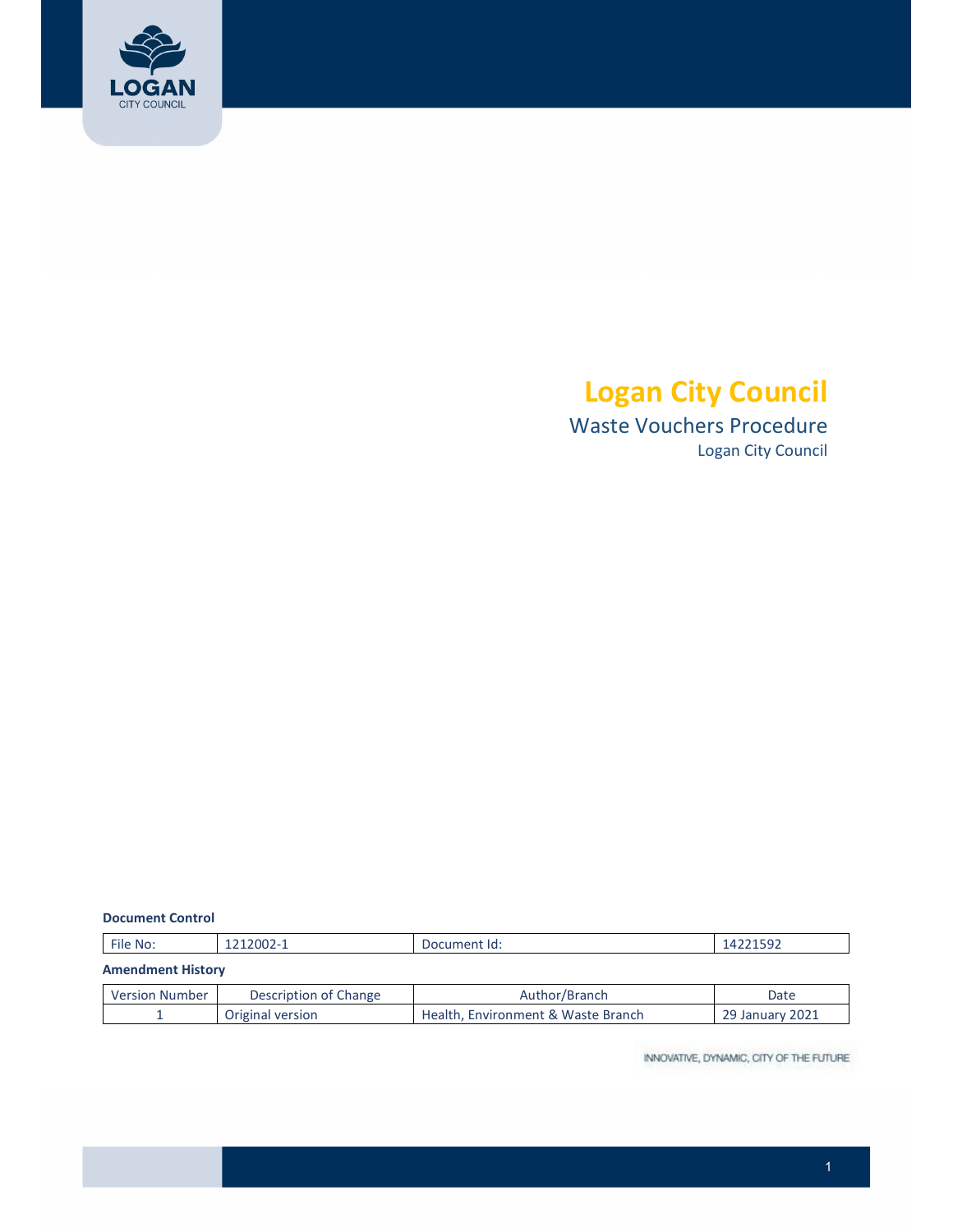## **Table of Contents**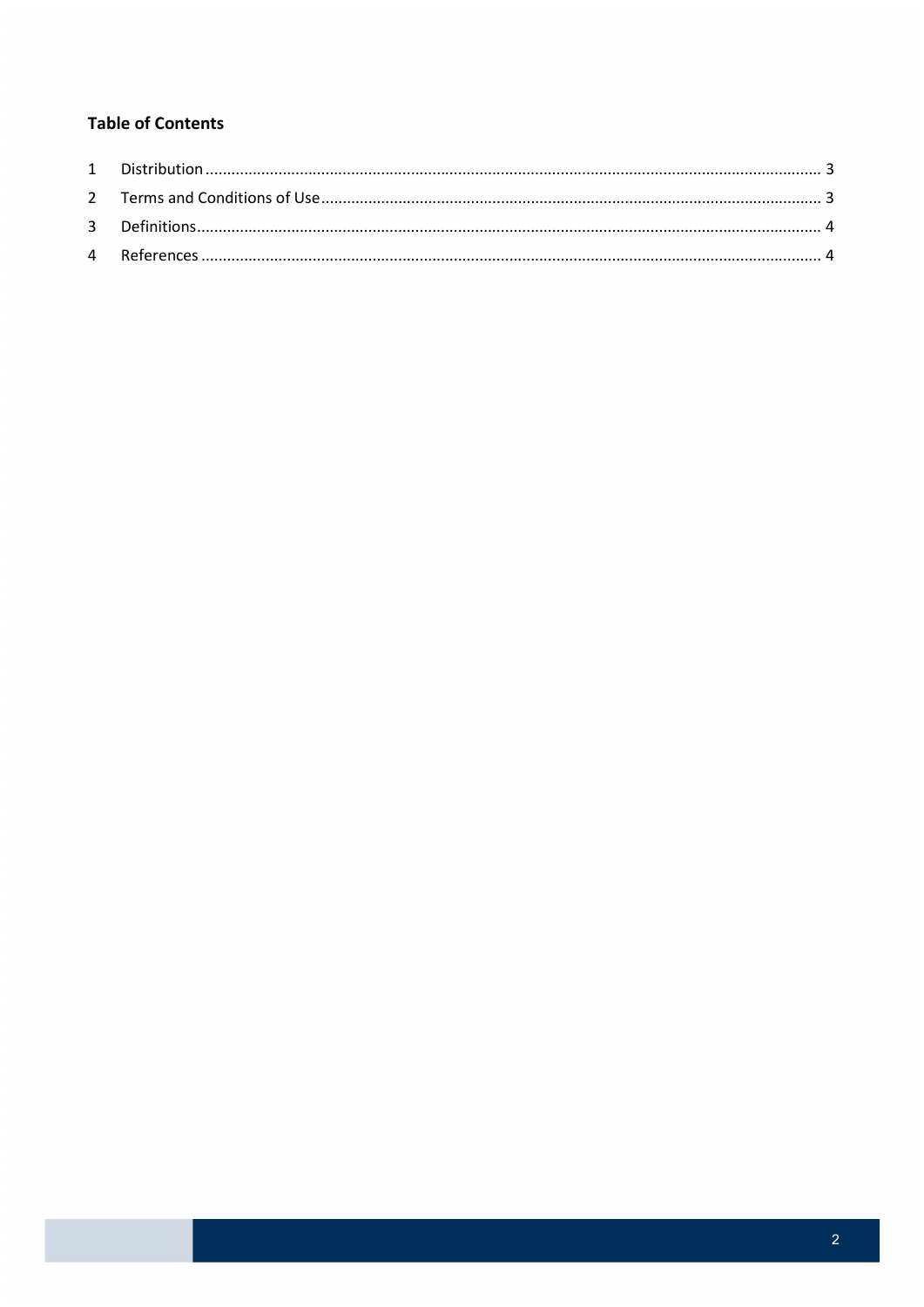### <span id="page-2-0"></span>**1 Distribution**

- a) Four (4) vouchers will be distributed to domestic ratepayers once annually as an insert with the July rates notice and distributed electronically to customers that receive electronic e-rates (BPAY View) rates notices.
- b) Domestic non‐owner occupiers (i.e. residents who rent) will not receive any vouchers directly from Council and will need to contact their landlord to request the vouchers that have been issued to the ratepayer of the property in which they reside. Additional vouchers will not be issued to the property ratepayer in the event of a non‐owner occupier tenancy change.
- c) Ratepayers of non‐strata titled, domestic/residential multi‐dwelling properties will be invited via a statement on their voucher to claim an entitlement of additional waste vouchers of up to an equivalent of the number of individual living units contained on that property by contacting Council.
- d) Persons who become domestic ratepayers part‐way through a financial year and did not receive vouchers distributed in the July rates notice may contact and request vouchers from Council. Council will issue four (4) new vouchers to the new ratepayer and cancel unused vouchers issued to the previous ratepayer.
- e) Vouchers will be issued upon request to ratepayers of domestic properties constructed part‐ way through a financial year, conditional upon a waste and recycling collection service commencing at the property.
- f) In the event that a ratepayer contacts Council claiming that they lost or did not receive their vouchers, a check will be made on Council systems to confirm no vouchers from that property have been redeemed. Vouchers previously issued to the property will be cancelled and no longer accepted at Council waste and recycling facilities. The ratepayer (or their representative duly authorised in writing) will be required to verify proof of property ownership and will then be offered the option of receiving replacement vouchers. A record will be made that the property has received replacement vouchers.
- g) Ratepayers eligible for new or replacement vouchers will have the option of receiving their vouchers via:
	- i) Collection from a Council customer service centre; or
	- ii) Mail out of vouchers; or
	- iii) A digital medium.
- h) No vouchers will be issued to community organisations or charities. These organisations, if eligible, can access free waste disposal via the Community Services Branch policy titled "Remissions to Community Organisations and Community Service Obligations".

#### **2 Terms and Conditions of Use**

- a) Each waste voucher will entitle the Logan resident or ratepayer to dispose of one load of domestic waste at any of Council's waste and recycling facilities up to a maximum Waste Large in size or value, as defined in Council's Register of Fees and Charges when presenting in a vehicle with a registered gross mass of less than 4.5 tonnes (ie. an average car, station wagon, utility or 4WD with or without a trailer).
- b) Vouchers have an expiry date of 31 July of the year following issue.
- c) Waste vouchers cannot be used for commercial waste.
- d) Vouchers must be presented at time of proposal.
- e) Waste Large means up to 2 cubic metres. For example, a load up to an overfull trailer, overfull utility tray, full commercial van, full utility with full trailer.